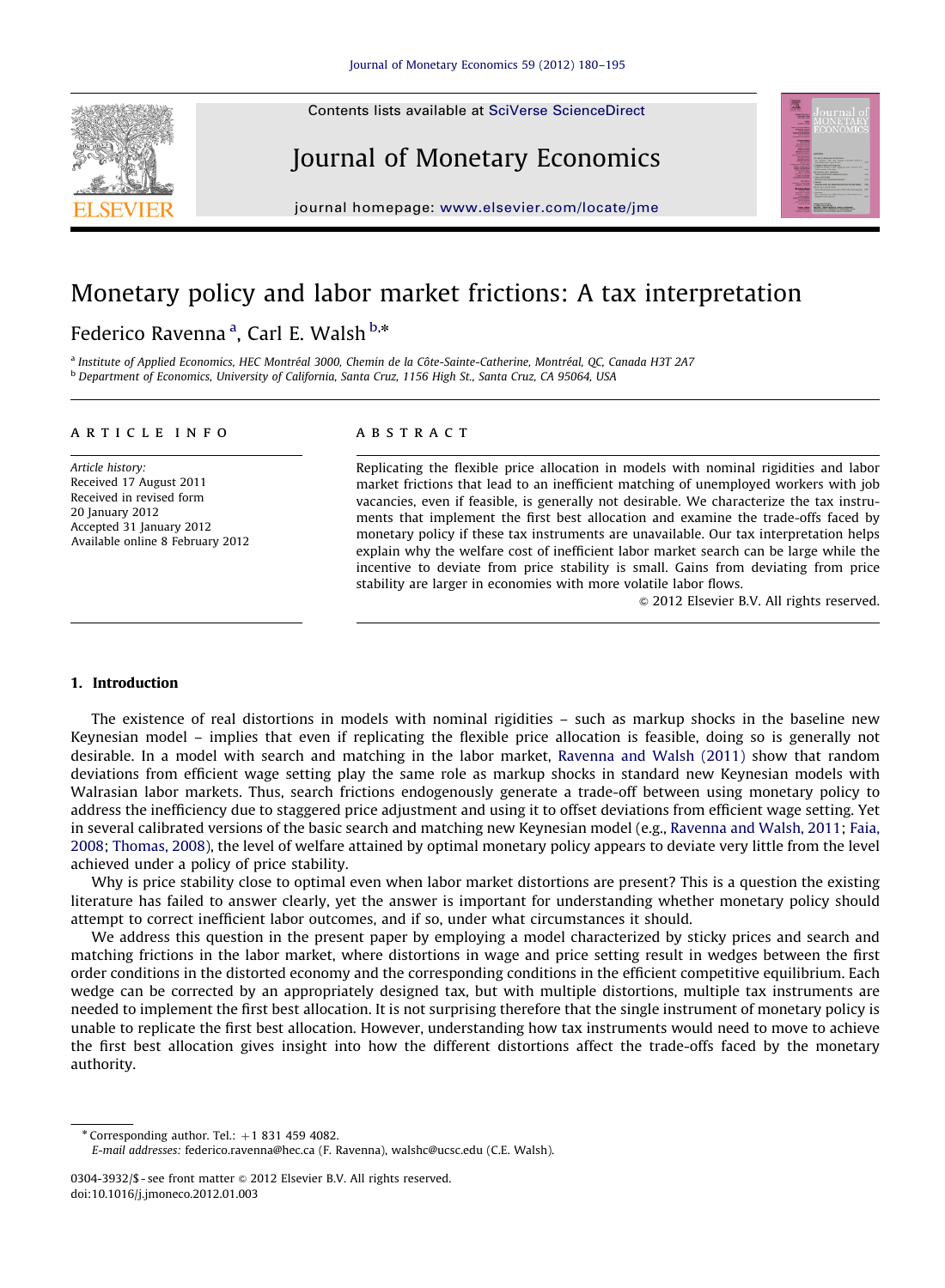By deviating from price stability, monetary policy moves markups, which in turn simultaneously affect all the efficiency wedges in the economy. The markup in the final-goods producing sector affects the incentive for firms to post job vacancies, the equilibrium choice of hours per employed worker, and the marginal cost of firms setting retail prices. If labor matching is inefficient, monetary policy can move markups to eliminate the efficiency wedge in the vacancy posting condition but doing so distorts the choice of hours per employed worker. Thus, deviating from price stability can lessen one distortion but it simultaneously introduces a new distortion.

Nevertheless, price stability is found to deliver a level of welfare close to the level achieved under an optimal monetary policy. This is true, not because the search and matching inefficiency causes negligible welfare losses, but because monetary policy is not the appropriate instrument to address this inefficiency. For reasonable model parameterizations, the welfare gap between the first best and the flexible price allocations is large, so there is ample potential to improve on the flexible price allocation. However, monetary policy is able to close only a small fraction of this welfare gap by deviating from price stability.

This outcome depends on the nature of the distortion in the wage-setting process. When wages are Nash-bargained but do not satisfy the [Hosios \(1990\)](#page--1-0) condition for efficiency, the optimal tax that corrects for inefficient hiring by firms is large in the steady state but displays very little volatility over the business cycle. This finding is basically a reflection of the Shimer puzzle ([Shimer, 2005\)](#page--1-0); Nash bargaining generates small volatility of labor market variables. The low volatility of the optimal tax implies that, if monetary policy is used to replicate the effects of the optimal tax policy to correct inefficiencies in hiring decisions, deviations from price stability would be small. In contrast, when wages are fixed at a wage norm, the optimal tax that corrects inefficiencies in hiring is small in the steady state but very volatile over the business cycle. A monetary policy that attempts to address hiring inefficiencies would, in this case, need to let markups fluctuate significantly to replicate the optimal tax policy. Such a policy would widen the inefficiency wedge in the choice of hours worked as well as increase relative price dispersion. Thus the monetary authority faces a very unfavorable trade-off, and a policy of price stability does nearly as well as the optimal policy.

We investigate the sensitivity of our conclusions to the parameterization of labor market flows. In our parameterization based on US data, the improvement achieved under optimal monetary policy when the wage is fixed at a wage norm far from the efficient steady state represents only a small fraction of the welfare loss due to labor market inefficiencies. Yet this improvement is not negligible in absolute terms, amounting to about two tenths of a percentage point of the representative household's expected consumption stream. Under an alternative parameterization that yields a higher unemployment duration and smaller gross labor flows, in line with empirical evidence from some EU countries, the welfare improvement from optimal monetary policy relative to price stability is negligible, both as a share of the loss due to labor market inefficiencies and in absolute terms. Thus, when the matching efficiency is lower and hiring costs higher as under the EU calibration, there is virtually no incentive for the monetary authority to focus on the labor market and deviate from price stability. This result has implications for the role of unemployment in monetary policy design in the US and Europe and suggests that price stability is closer to optimal with less flexible labor markets.

Our paper is related to several important contributions in the literature. [Khan et al. \(2003\)](#page--1-0) discuss optimal monetary policy in an economy with staggered price setting and multiple distortions, finding that the optimal policy does not result in large deviations from the flexible price allocation, but they do not investigate the tax policy that replicates the first best. Our approach is closer to the one used in [Chari et al. \(2007\),](#page--1-0) who discuss how to represent deviations from a prototype growth model caused by inefficient frictions as wedges in the first order conditions. A growing number of papers have incorporated search and matching frictions into new Keynesian models.<sup>1</sup> Blanchard and Galí (2010), like [Ravenna and](#page--1-0) [Walsh \(2008,](#page--1-0) [2011\)](#page--1-0), derive a linear Phillips curve relating unemployment and inflation in models with labor frictions. These papers explore the implications of labor frictions for optimal monetary policy. However, they both restrict their attention to a linear-quadratic framework in which the steady state is efficient. In a related model, [Faia \(2008\)](#page--1-0) finds that the welfare gains from deviating from price stability are small regardless of whether the steady state is efficient. Compared to [Ravenna and Walsh \(2011\),](#page--1-0) our model allows for both an extensive employment and an intensive hours margin and maps the objectives the monetary authority has to trade off into a set of taxes that would replicate the first best, with each tax correcting a specific inefficiency.

The paper is organized as follows. Section 2 develops the basic model. [Section 3](#page--1-0) describes the tax policy that would achieve the efficient equilibrium, and relates taxes and markups to identify the trade-offs for the monetary authority. The welfare consequences of monetary policy are explored in [Section 4,](#page--1-0) while conclusions are summarized in the final section.

#### 2. The economy

The model consists of households whose utility depends on leisure and the consumption of market and home produced goods. As in [Mortensen and Pissarides \(1994\)](#page--1-0) household members are either employed (in a match) or searching for a new match. Households are employed by firms producing intermediate goods that are sold in a competitive market.

<sup>&</sup>lt;sup>1</sup> See, for example, [Walsh \(2003,](#page--1-0) [2005\)](#page--1-0), [Thomas \(2008\)](#page--1-0), [Faia \(2008](#page--1-0), [2009\),](#page--1-0) [Gertler and Trigari \(2009\)](#page--1-0), Blanchard and Galí (2010), and [Ravenna and](#page--1-0) [Walsh \(2011\).](#page--1-0)